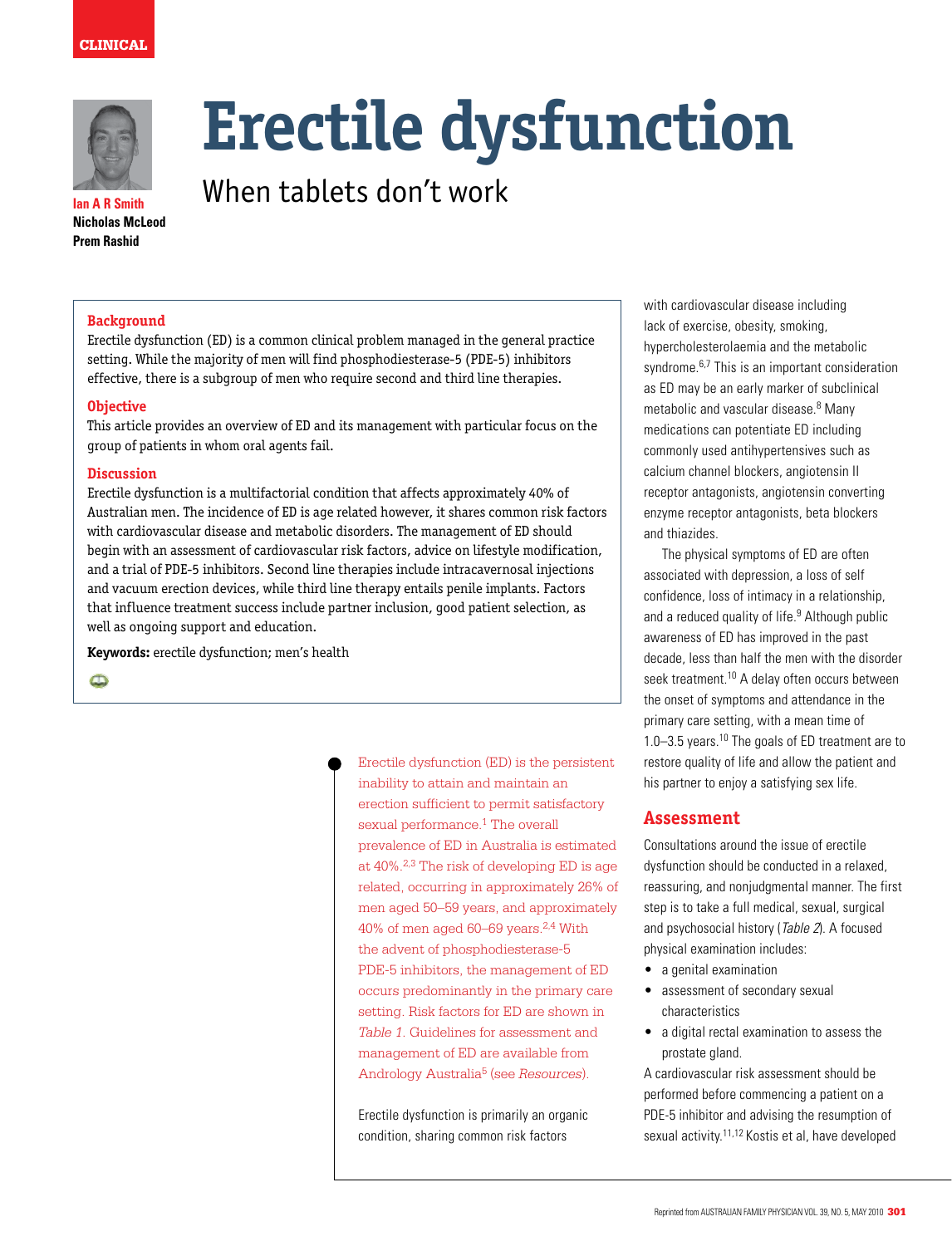## **Table 1. Risk factors associated with**  erectile dysfunction<sup>6,7</sup>

- Hypertension
- • Cardiovascular disease
- • Diabetes mellitus
- • Smoking
- • Alcohol
- Prostate surgery
- • Pelvic trauma
- Pelvic radiotherapy
- Medications
- Depression
- • Penile abnormalities (eg. Peyronie disease)
- Obesity
- Sleep apnoea
- • Hyperlipidaemia
- • Spinal cord trauma
- • Medical conditions such as multiple sclerosis

a cardiovascular risk stratification algorithm, to evaluate the degree of cardiovascular risk associated with sexual activity.<sup>13</sup> Men who have intermediate or high risk cardiovascular disease should obtain a cardiologist opinion before commencement.

 It is important to establish the severity of ED. A validated questionnaire such as the Sexual Health Inventory for Men can accurately detect and quantify ED.14,15 This brief questionnaire can be completed by the patient in the waiting room before the consultation or between the initial consultation and follow up (see Resources). Given that ED and lower urinary tract symptoms commonly coexist, it is advisable to screen patients for voiding symptoms using a screening tool such as the International Prostate Symptom Score Sheet<sup>7,16</sup> (see Resources).

# **Management**

The management of ED should follow a stepwise approach as outlined in Table 3. Importantly, partners play a key role in supporting the patient, allaying anxiety and achieving treatment compliance; a couples based approach should be encouraged.

# **First line: PDE-5 inhibitors**

There are currently three PDE-5 inhibitors on the market: sildenafil (Viagra™), vardenafil (Levitra™) and tadalafil (Cialis™), which is available as a daily dose. Features of these medications are described in Table 4. The efficacy of this class of medication is well established for the general population, as well as in men following radical prostatectomy and radiotherapy for prostate cancer and those with diabetes mellitus, spinal cord injury, multiple sclerosis, and depression.<sup>11,17,18</sup> PDE-5s are contraindicated following a recent myocardial infarction, concurrent nitrate therapy, and high risk cardiovascular disease.

 The success rate of PDE-5 inhibitors is dependent upon the aetiology of the ED and can range from approximately 43–89%.19 A poorer response to PDE-5 inhibitors is seen in the context of adverse factors such as following prostate surgery (43%), diabetes with neuropathy (50%) and peripheral vascular disease (63%).19 A better response is seen in an otherwise healthy male whose ED is secondary to depression (89%), neurological disease (85%) and smoking (80%).19

 Other factors contributing to the failure of PDE-5s include incorrect usage, worsening corporal endothelial dysfunction, poor tolerance to side effects, and hypoandrogenism.<sup>19</sup> For initial nonresponders, education alone can improve the response by 40–55%.19 The probability of

| Table 2. History taking in patients with erectile dysfunction |                       |                                            |  |  |  |
|---------------------------------------------------------------|-----------------------|--------------------------------------------|--|--|--|
| <b>Sexual</b>                                                 | <b>Medical</b>        | <b>Urological</b>                          |  |  |  |
| Nature of problem                                             | Medical history       | History of lower urinary tract             |  |  |  |
| Mode of onset.                                                | Psychological history | symptoms                                   |  |  |  |
| Degree of disability                                          | Surgical history      | Penile complaints (eg. pain,<br>curvature) |  |  |  |
| Precipitating factors                                         | Medications           |                                            |  |  |  |
|                                                               | Recreational drug use |                                            |  |  |  |
|                                                               | Alcohol use           |                                            |  |  |  |
|                                                               | Smoking history       |                                            |  |  |  |

#### **Table 3. Stepwise approach to management of erectile dysfunction**

#### **First line**

- • Lifestyle modifications (eg. quitting smoking, exercise, weight loss)
- Management of cardiovascular risk factors
- • Trial of PDE-5 inhibitors (at least four attempts with two different PDE-5 inhibitors) in the absence of contraindications

#### **Second line**

- • Self intracavernosal injections
- • Vacuum erection devices
- • Hormonal therapies (eg. testosterone replacement)
- • Combination therapy
- **Third line**
- • Penile prostheses

successful intercourse increases with each treatment attempt, therefore patients should be encouraged to persevere with a trial of at least two PDE-5 inhibitors for up to four attempts of each, and at the maximum dosage.19 Information regarding the need for sexual stimulation and the onset and duration of action of PDE-5 inhibitors can also increase success rates.

# **Second line: vacuum devices, intercavernosal injections and testosterone therapy**

Following a complete trial with PDE-5 inhibitors, second line therapies can be used in combination with PDE-5 inhibitors to improve response, or as a single therapy when PDE-5s are contraindicated. The advantages and disadvantages of vacuum erection devices (VEDs) and intercavernosal injections are shown in Table 5.

# **Vacuum erection devices**

Vacuum erection devices provide a safe, cost effective, and noninvasive alternative for men who have failed oral pharmacotherapy. Negative pressure is applied to the penis, producing passive engorgement of the corpora cavernosa, resulting in an erection that can be maintained by an elastic band at the base of the penis for 30 minutes (Figure 1). Successful vaginal penetration is as high as 90%, however device satisfaction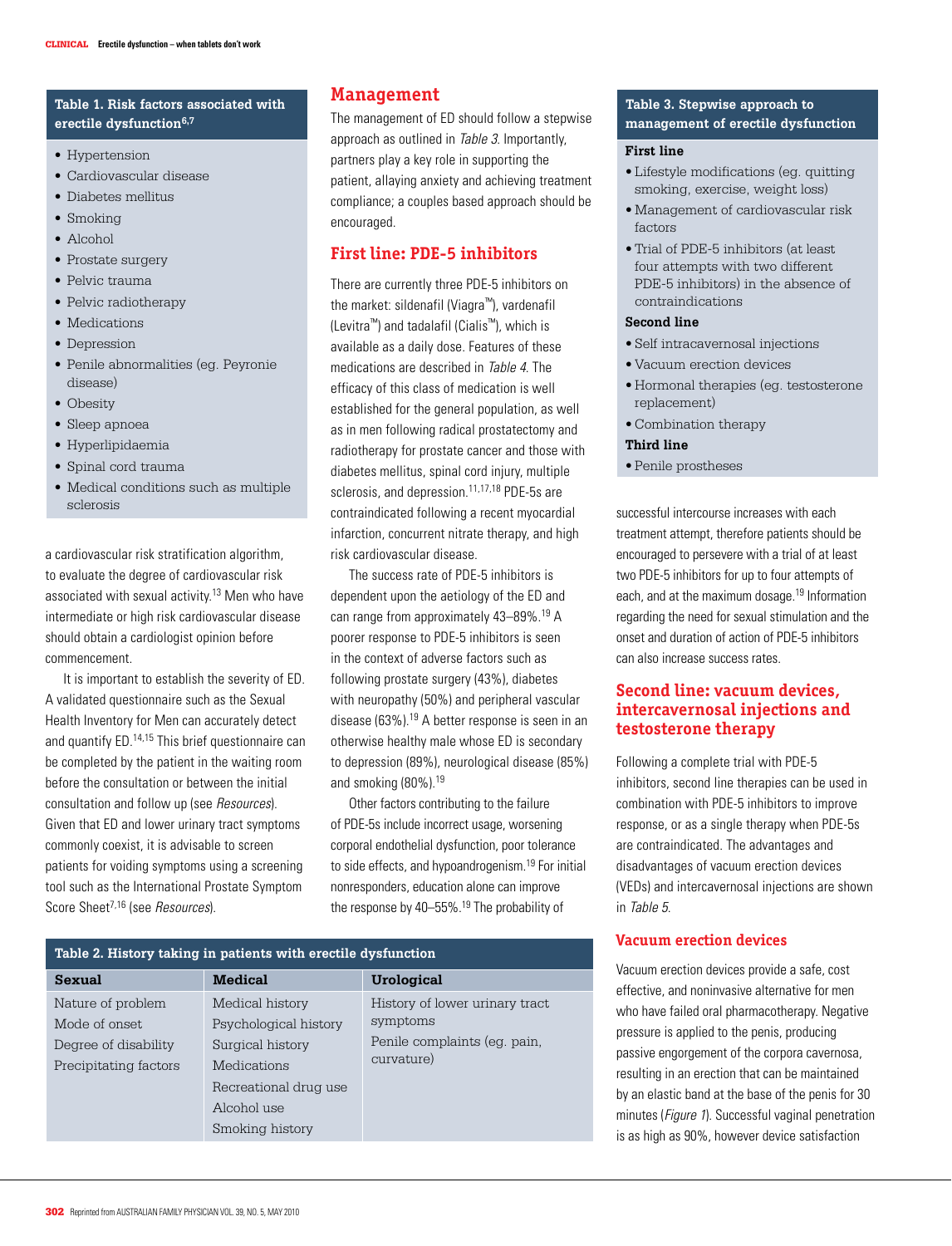| Table 4. PDE-5 inhibitors |                                              |                  |                                                                 |  |  |
|---------------------------|----------------------------------------------|------------------|-----------------------------------------------------------------|--|--|
| Drug                      | <b>Onset of action</b>                       | <b>Half life</b> | <b>Adverse effects</b>                                          |  |  |
| Sildenafil                | Tmax* 30–120<br>minutes<br>Median 60 minutes | $2-5$ hours      | $\bullet$ Headache<br>$\bullet$ Flushing<br>$\bullet$ Dyspepsia |  |  |
| Vardenafil                | Tmax 30–120 minutes<br>Median 60 minutes     | $45$ hours       | $\bullet$ Headache<br>$\bullet$ Flushing<br>$\bullet$ Dyspepsia |  |  |
| Tadalafil                 | Tmax 30–120 minutes<br>Median 120 minutes    | $15.5$ hours     | $\bullet$ Headache<br>$\bullet$ Flushing<br>$\bullet$ Dyspepsia |  |  |

\* Tmax = median time to peak plasma concentration of drug

#### **Table 5. Advantages and disadvantages of VEDs and intracavernosal injections**

| Therapy                       | Advantage                                                                                                                                                                                    | Disadvantage                                                                                                                                                                                                                            | <b>Contraindications</b>                                                                                       |
|-------------------------------|----------------------------------------------------------------------------------------------------------------------------------------------------------------------------------------------|-----------------------------------------------------------------------------------------------------------------------------------------------------------------------------------------------------------------------------------------|----------------------------------------------------------------------------------------------------------------|
| Vacuum<br>erection<br>devices | • Effective in all<br>aetiological groups<br>• Do not require<br>erectile reserve<br>$\bullet$ Noninvasive<br>• Low complication<br>rates<br>$\bullet$ No restriction on<br>frequency of use | $\bullet$ Bruising<br>$\bullet$ Interference of<br>ejaculation due to<br>constriction ring<br>• Loss of acute<br>angle of erection<br>$\bullet$ Pain<br>• 'Nonphysiological'<br>erection<br>• Requires the<br>use of bulky<br>equipment | • Bleeding disorders<br>• Anticoagulation<br>therapy                                                           |
| Intracavernosal<br>injections | • Suitable for all<br>causes of ED                                                                                                                                                           | • Risk of priapism<br>$\bullet$ Fibrosis of tunica<br>albuginea<br>• Painful erections<br>$\bullet$ Tolerance<br>• Urethral bleeding<br>• Hypotension<br>• Low compliance<br>rates                                                      | $\bullet$ Conditions that<br>predispose to<br>priapism<br>$\bullet$ Sickle cell anaemia<br>$\bullet$ Leukaemia |

ranges from 26–94%, and long term use reduces satisfaction to 50–64% after 2 years.<sup>11,20</sup> Proper instruction and manual dexterity are crucial to the success of, and compliance with, VEDs. Quality devices with an instructional DVD and technical support can be obtained from medical aid sources.

## **Self intracavernosal injections**

Injectable agents effective in treating ED where PDE-5 inhibitors have failed include papaverine, phentolamine and alprostadil (PGE1).20,21 Men must receive education on the risk of priapism,

injection technique, and dosing, before beginning home injections (*Figure 2*). Discontinuation rates with intracavernosal therapy range from 40.7– 68.0%.11 A return of spontaneous erections has been reported in men undergoing intracavernosal injections.22

Alprostadil (Caverject Impulse®) is a vasoactive mediator that acts primarily on cavernosal smooth muscle receptors.20 Erection usually occurs within 5–20 minutes of injection and can last up to 2–3 hours after ejaculation.<sup>20</sup> A meta-analysis of four randomised controlled



Figure 1. Second line treatment: vacuum erection device



trials comparing PGE1 to placebo demonstrated a 63.6% success rate of alprostadil, with a relatively low incidence of priapism (0.35–4.0%) and tunica albuginea fibrosis  $(1-23\%)$ . <sup>21,23</sup>

## **Combination therapy**

Combination intracavernosal injections such as Trimix (phentolamine, papaverine, and PGE1) and Quadmix (phentolamine, papaverine, prostaglandin E1 and atropine) can be initiated after an unsuccessful trial of alprostadil. Although data is limited, the reported rate of full erection is more than 90%.<sup>22,24</sup> There is, however, a higher incidence of priapism with combination therapy, and these need to be prepared by a compound chemist and generally warrant urologist referral for monitoring.

## **Testosterone therapy**

Testosterone supplementation can be considered for all men who have signs and symptoms of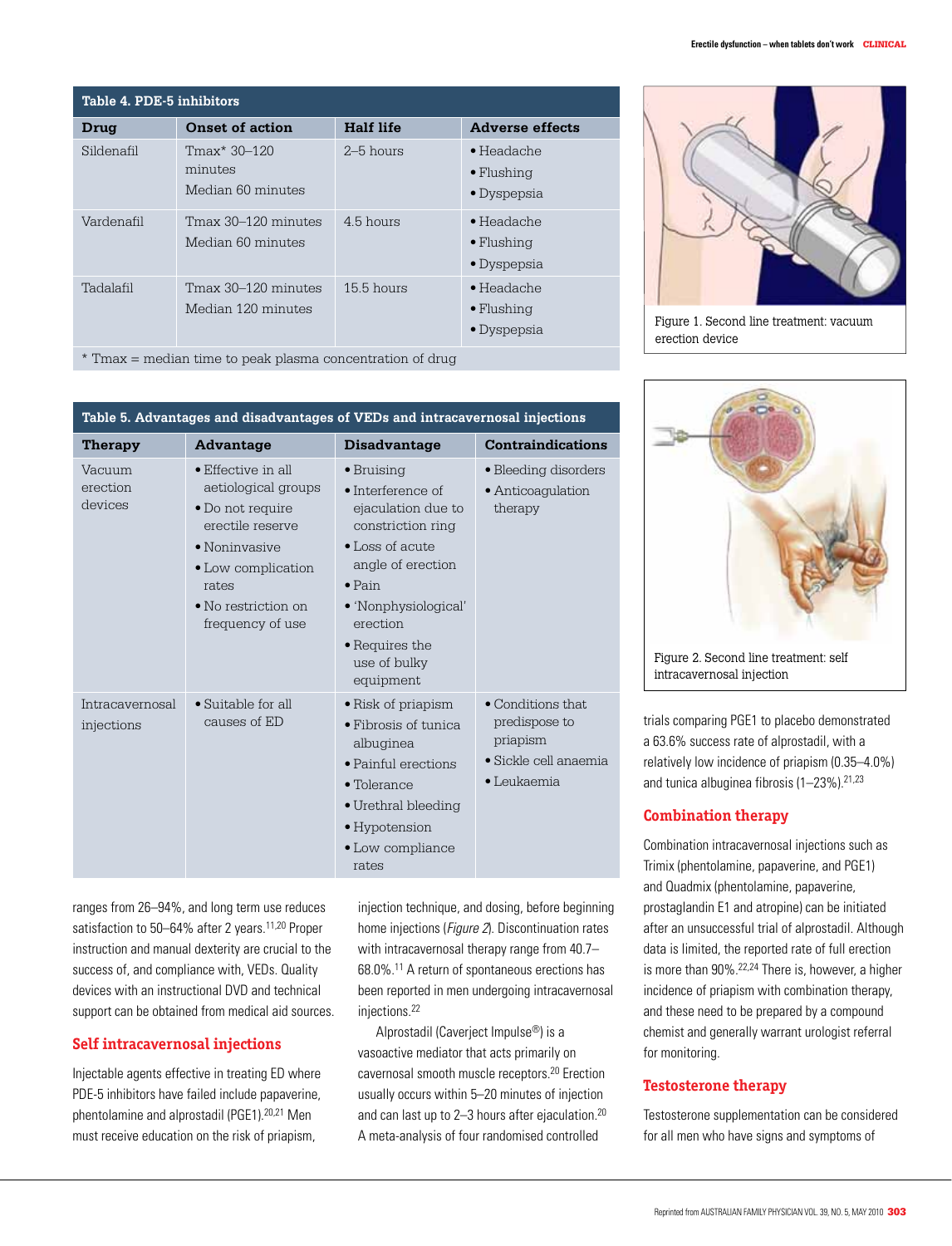

low testosterone confirmed by two low morning serum testosterone levels. This will include the subgroup of men suffering from late onset hypoandrogenism.25 The management of these patients is complex and should be comanaged with an endocrinologist and/or urologist.

# **Third line: penile prosthesis**

A penile prosthesis is indicated when there is a lack of efficacy, or dissatisfaction with first and second line treatments. Currently, three classes of penile implants are available: semirigid malleable rod devices and two piece, and three piece inflatable hydraulic implants.

 The three piece inflatable devices, composed of paired cylinders, a scrotal pump, and a reservoir are considered the gold standard of inflatable implants (*Figure 3*). Satisfaction with this device is approximately 90% and device durability at 10 years is 75%.26,27 Complications include corporal/ urethral erosion (1–11%), infection (0.68–1.06%) and mechanical failure (0.8–10.3%).26 In a man comfortable with having an implant, they are well tolerated.

# **Erectile dysfunction following radical prostatectomy**

The pathophysiology of ED following radical prostatectomy is multifactorial and is related to cavernous nerve injury and fibrosis of cavernosal smooth muscle due to poor oxygenation and venous leak.<sup>28</sup>

 'Penile rehabilitation' is indicated postoperatively and is usually initiated by the urologist. This often includes injectables or PDE-5s from several weeks postoperation. If erections are failing despite rehabilitation, the clinician should ensure that a complete trial of first and second line therapies has occurred. A man motivated to resume sexual activity who fails these therapies will most likely benefit from a penile implant. This decision needs careful consideration, ideally with partner involvement. A urologist with an interest in prosthetic surgery should be consulted.

# **Summary of important points**

- Erectile dysfunction is a significant clinical problem largely undertreated in the community; the issue should be explored in any man who is over 40 years of age or has cardiovascular disease.
- Erectile dysfunction may be an early marker of subclinical metabolic and vascular disease.
- The physical symptoms of ED are often associated with depression, a loss of self confidence, loss of intimacy in a relationship, and a reduced quality of life.
- The severity of ED should be evaluated with a self assessment questionnaire.
- Partner inclusion will improve success of treatment and increase treatment compliance.
- Treatment of ED should follow a stepwise approach, including ongoing education and support.
- PDE-5s are first line treatment. They are contraindicated in the context of recent myocardial infarction, concurrent nitrate therapy, and high risk cardiovascular disease.
- Second line treatments for ED can be offered in conjunction with PDE-5 inhibitors to increase success rates.
- Penile implants are well tolerated and have high success rates in well selected patients.

#### **Resources**

• Andrology Australia. Erectile dysfunction: diagnosis and management. GP summary guide: www.andrologyaustralia.org

- The Sexual Health Inventory for Men (SHIM): www.rohbaltimore.com/SHIM.pdf
- The International Prostate Symptom Score Sheet (IPSS): www.gp-training.net/protocol/ docs/ipss.doc.

#### **Authors**

Ian A R Smith MBBS, BMedSc, is a urology registrar, Liverpool Hospital, Sydney, and Associate Conjoint Lecturer, Faculty of Medicine, University of Western Sydney and University of New South Wales. ianandvanessa@live.com.au

Nicholas McLeod BSc, BMed(Hons), is a urology registrar, Department of Urology, Port Macquarie Base Hospital, New South Wales

Prem Rashid MBBS, FRACGP, FRACS(Urol), PhD, is urological surgeon, Port Macquarie Base Hospital, and Conjoint Associate Professor, Rural Clinical School, University of New South Wales, Port Macquarie, New South Wales.

Conflict of interest: Prem Rashid has been a visitor to the American Medical Systems (AMS) USA manufacturing facility undertaking a cadaveric dissection clinic and observing operative procedures by high volume implant urologists affiliated with AMS during that time. He also has acted as a consultant for Coloplast, AstraZeneca, Hospira & Abbott Pharmaceuticals. No commercial organisation initiated or contributed to the writing of this article apart from granting permission to use diagrams of their respective devices.

## **References**

- 1. NIH Consensus Conference. Impotence. NIH Consensus Development Panel on Impotence. JAMA 1993;270:83–90.
- 2. McKinlay JB. The worldwide prevalence and epidemiology of erectile dysfunction. Int J Impot Res 2000;12(Suppl 4):S6–11.
- 3. Chew KK, Stuckey B, Bremner A, et al. Male erectile dysfunction: its prevalence in Western Australia and associated sociodemographic factors. J Sex Med 2008;5:60–9.
- 4. Bacon CG, Mittleman MA, Kawachi I, et al. Sexual function in men older than 50 years of age: results from the health professionals follow-up study. Ann Intern Med 2003;139:161–8.
- 5. Andrology Australia. Erectile dysfunction: diagnosis and management. GP summary guide 9, July 2007. Available at www.andrologyaustralia.org.
- 6. Rosenberg MT. Diagnosis and management of erectile dysfunction in the primary care setting. Int J Clin Pract 2007;61:1198–208.
- 7. McVary KT. Clinical practice. Erectile dysfunction. N Engl J Med 2007;357:2472–81.
- 8. Shabsigh R, Arver S, Channer KS, et al. The triad of erectile dysfunction, hypogonadism and the metabolic syndrome. Int J Clin Pract 2008;62:791–8.